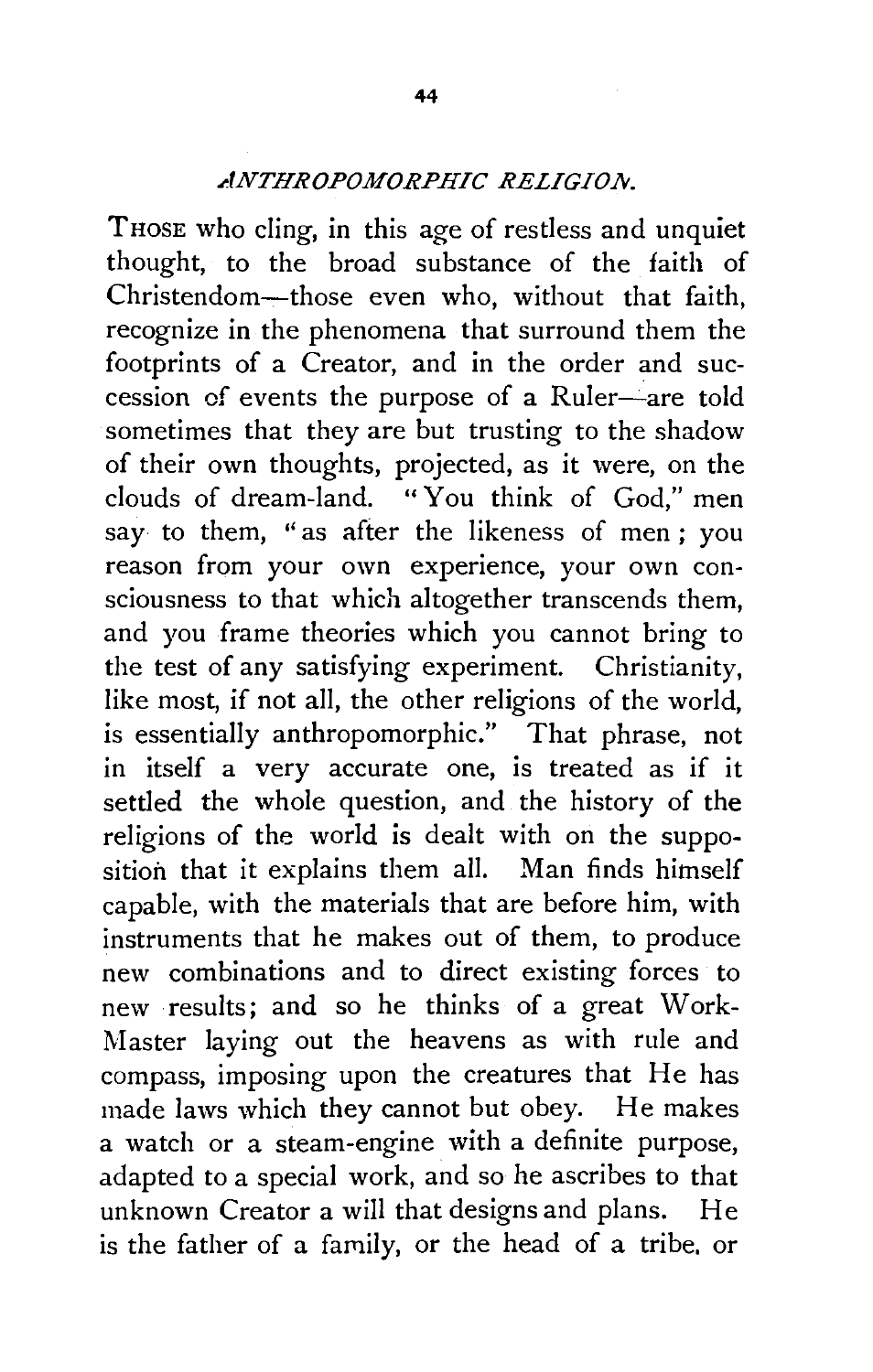the monarch of a people, ruling by laws of another kind, which those whom he governs, being free, can obey or not, and he seeks to sway them to his will by penalties or rewards; and so he pictures to himself a King in the Heaven of heavens, ruling men after a like method, with a power absolute and supreme, able to reward and punish, not in this life only, but beyond the limits of the grave. He finds the earthly monarch not inaccessible to prayers and supplications, pleased with deference and homage, propitiated by praise or gifts, persuaded by them or by the influence of favourites to pardon where otherwise he would condemn : and so he thinks of God also as hearing prayers, accepting and requiting praise, appeased by sacrifice and mediatorial intercession. The more distinct and definite the faith thus held, as in the religions which we speak of as revealed, the more it is chargeable with this anthropomorphic tendency. We speak, we are told, of the plans, decrees, counsels of the Godhead, as though we were dealing with those of an earthly ruler; we assume that we can judge as He judges; we bring before men transactions which have the semblance of a forensic compact, as if they had passed between human representatives of statesmanship or juris· prudence. We speak of God, as Mr. Matthew Arnold boldly puts it, as if He were "a man in the next street."

This, if I mistake not, is a fair statement of the language of not a few of those who are recognized as leaders of scientific thought or prophets of light and culture among us. It is reproduced in many forms. We hear echoes of it in our popular litera-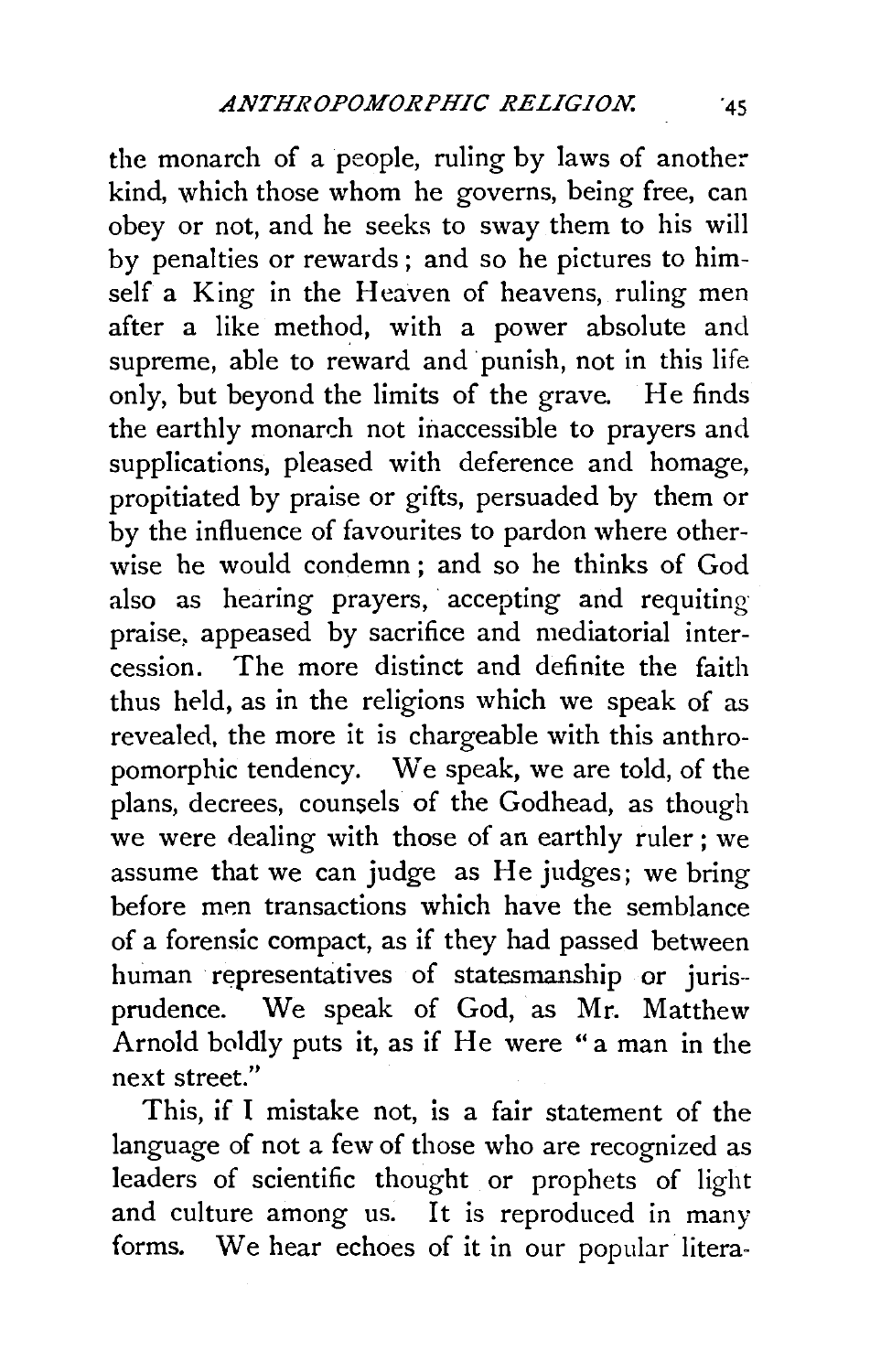ture ; yet more, we find echoes also, many of us, in the whispers of our own hearts. Those from .whom it comes are not, all of them, mockers and scoffers, even if their words sometimes ring as with the tone of scorn . They are earnest in their search for scientific truth, or in their efforts after a higher than a sensuous life, or in their pleadings with men to seek after righteousness and to try the experiment whether that, after all, is not the secret of true blessedness. It is not well to meet even such words as theirs, destructive as they seem to be of our trust and hope, simply with the cry of panic or indignation.

I will add that there is so far an obvious· measure of truth in the view thus asserted which gives it at least a claim to be heard, on the strength of which we do well to listen to it as a warning. It *is*  true that in those religions of the world which we group together under the name of Heathenism, in many of the thoughts which men have had under those which we speak of as revealed, this anthropomorphic element has mingled itself very largely. The popular religions of Greece and Rome, of Egypt and India, did to a large extent think of the gods as made in the likeness of men, with their jealousies and their lusts, their loves and their hates, their strife for mastery, their successions of rulers and of dynasties. They ascribed all the joys or the troubles of their life to their intervention, and when the winds were adverse sought to buy their favour with a virgin's blood, or to gain a blessing by costly hecatombs. Even in Israel, with its sharply-defined belief in One God, that thought was not absent, and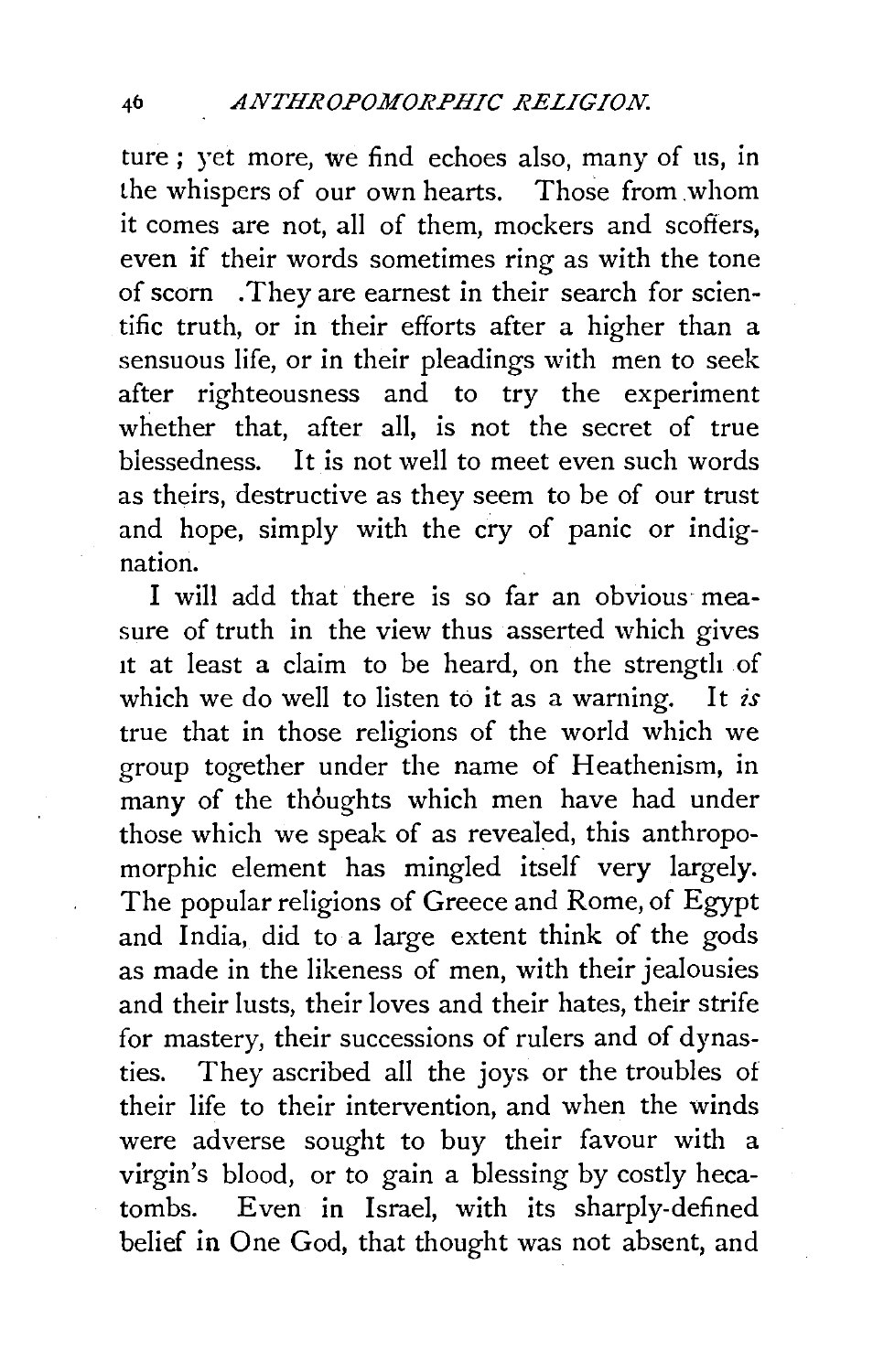Psalmist and Prophet had to utter their rebuke: " My ways are not as your ways, nor my thoughts as your thoughts" (Isa. Iv. 8). "Thou thoughtest that I was altogether such an one as thyself" (Psa.  $1.21$ . And no one can trace, I believe, the various phases even of the theology of Christendom without feeling that here too the aspects of the faith which have been formulated into systems have been modified according to the thoughts of great masses of mankind in this or that age, or of individual thinkers of great power and strong will. Arianism rose out of the transfer to the Divine Nature of the conditions of paternity which belong to our common life. Calvinism starts with the ideal of a sovereignty like that of an earthly ruler, absolute, uncontrolled, brooking no resistance. Theories of Infallibility or Inspiration, of Atonement or Universalism, have started from the assumption that God must have acted in the past, or must act in the future, as men think that He ought to act; that is, as they themselves would have acted, had they been seated on the throne of the Heaven of heavens. The bitter scorn of a great poet of our own is hardly too bitter when he brings before us, as the outcome of this method of searching and seeking after God, the picture of the half-brute nature of a Caliban working out a natural theology for itself, and transferring all his blind impulses and ferocious caprice to the transfigured Caliban of whom he thinks as the ruler of the universe.<sup>1</sup>

So much then-not, I believe, too much-in the way of admitting that we are all liable to be

<sup>&</sup>lt;sup>1</sup> Browning's *Caliban upon Setebos*, in "Dramatis Personæ."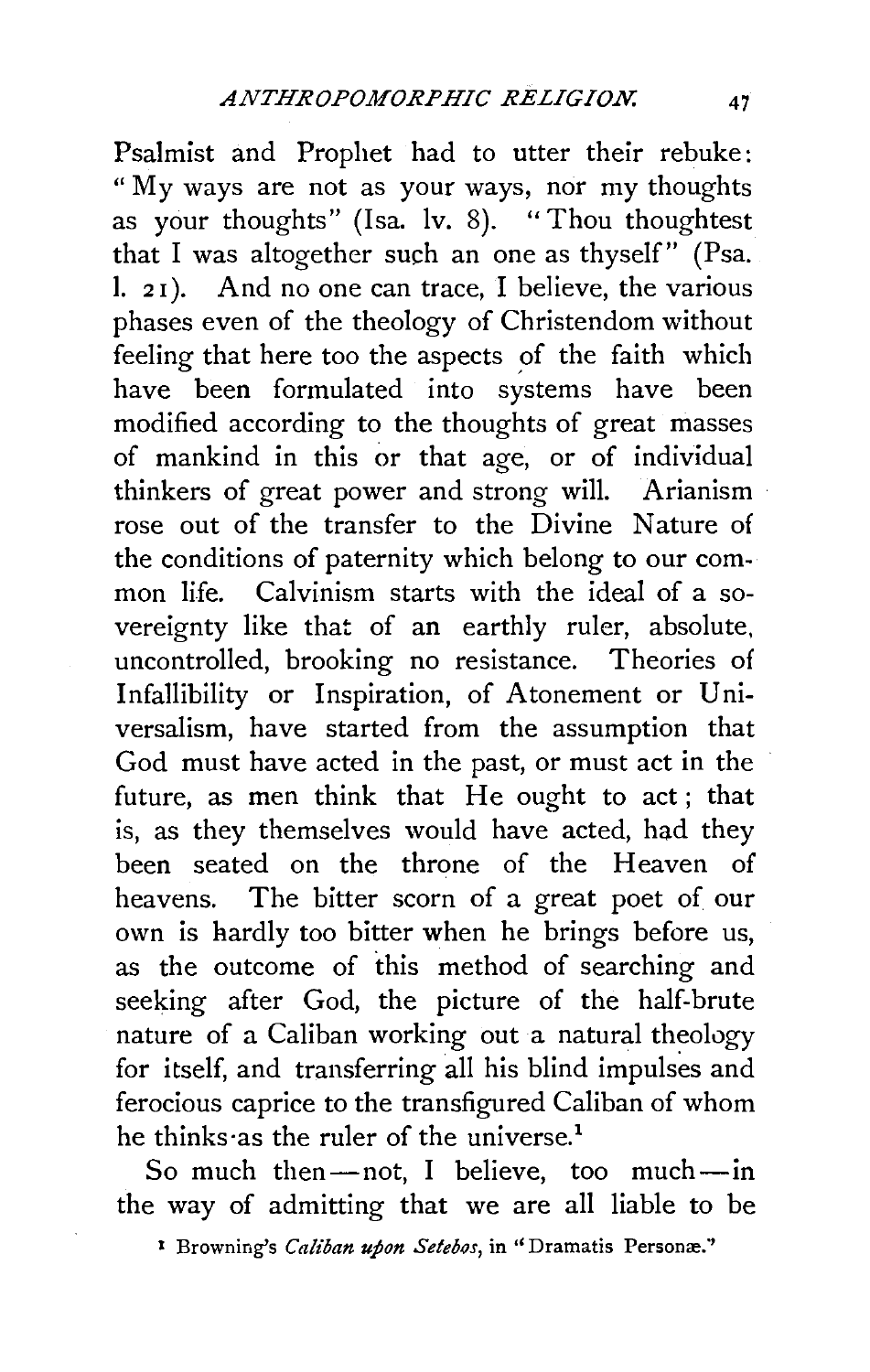swayed by this so-called anthropomorphic tendency, that it has shaped or modified the religious beliefs of mankind very largely. And yet, admitting this, I am bold to ask whether, after all, this method of search is not a true and right method? whether, when pursued under limitations which the method itself suggests, it does not lead men to the truest thoughts of God which they can attain to in the absence of a truth not discovered but revealed? whether, assuming a revelation, it does not help us rightly to interpret it? Is it a bolder step, when we have grouped and analysed the phenomena of animated existence, when we have seen at every stage, palpable to the unaided eye, disclosed in endless ramifications the further we push our scrutiny, the adequateness of means to ends, compared with which the watch or the steam-engine is the work of a bungling craftsman, to assume that as in every such structure that can be referred to man we have found a purpose and a place, so here also the work implies the design of a great Work-Master -is it, I say, bolder, or less philosophical, to carry on our induction from experience to a conclusion which, it is true, we cannot test by experiment, but which is in harmony with all we have discovered, than it is to take a sudden leap beyond the regions of experience, and to find in the darkness which even the scientific imagination fails to penetrate, that " the elementary particles of matter are instinct with the promise and the potency of life."? And if men are led, consciously in the case of the man of refined intellect, unconsciously in that of the child or the untaught, through that thought to the con-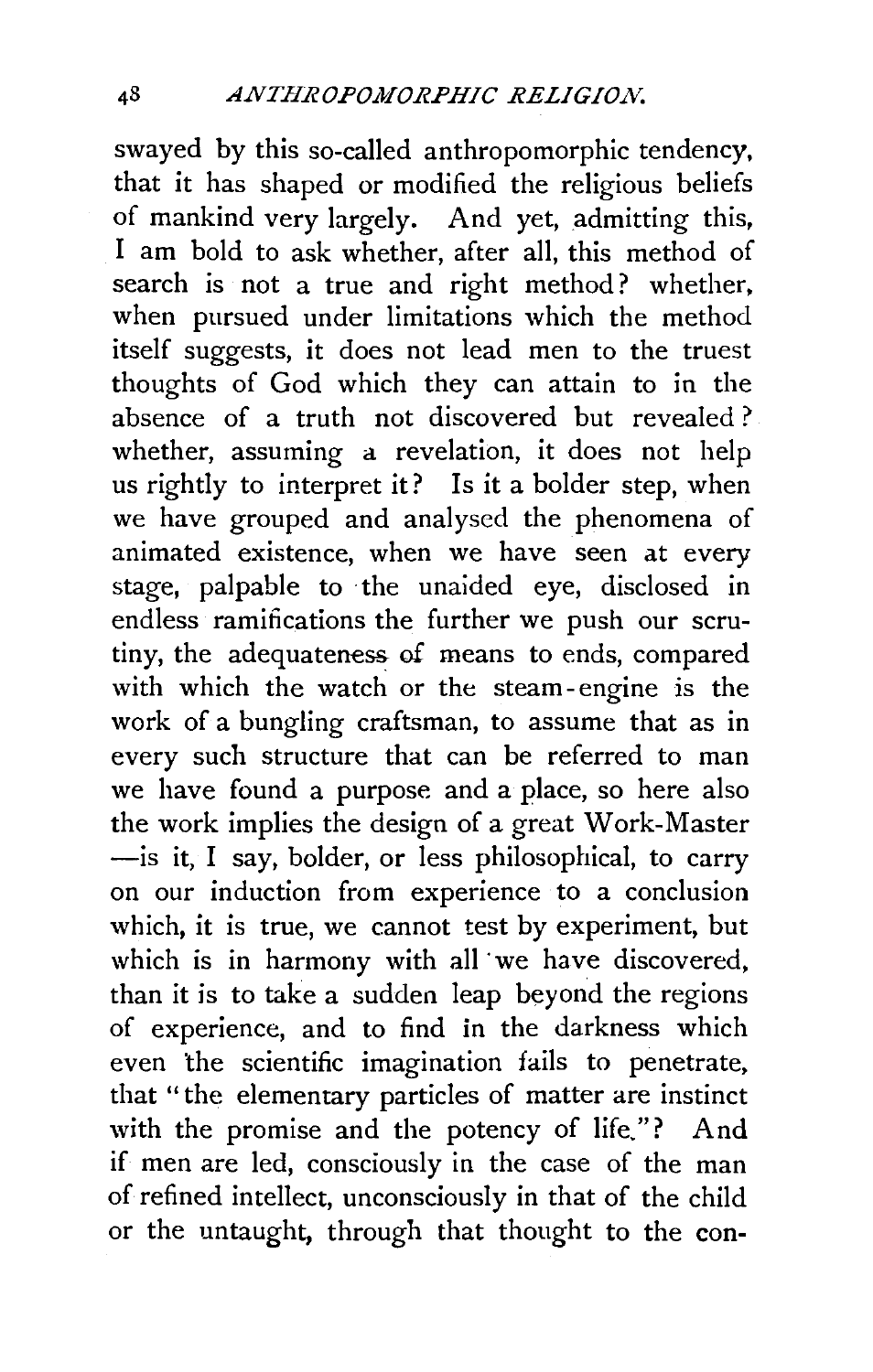ception of a Mind invested with will and character and all that constitutes personality in us, are they wandering from the true path if they reason from the known to the unknown, from the analogy of what they see and know to a conception of that which lies beyond sight and knowledge? True it is that even on that path men have lost their way, and framed for themselves false imaginations, and worshipped gods that were no gods ; but the secret of their error has been that they have not been true to the method or to their own nature. Over and above the power to produce effects, and the will that purposes and plans, which lead them to the thought of a Creator and a Ruler, they have in them that which witnesses to a law written in their hearts-a sense of right or wrong in the things they do, or even in their wishes and their thoughts; a consciousness of *being* right and wrong. In proportion as they act on that law, they find a peace and joy, even if sense rebels and the world frowns. If they are led by the prospect of more immediate pleasure or profit, they find that the law vindicates itself, sometimes in shattered health, sometimes in loss of fame or fortune; sometimes, where these are not, in loss of tranquillity and peace and a fearful looking for the day of judgment. Is it more in the path of inductive reasoning to see in these phenomena only that " drift or current of things which makes for righteousness," for the sake of harmony with which Mr. Matthew Arnold would tell us that we should strive to be righteous, or to recognize m them, as the second stage of ascent in the progress of theology, the witness to a righteous Will VOL. I.  $4$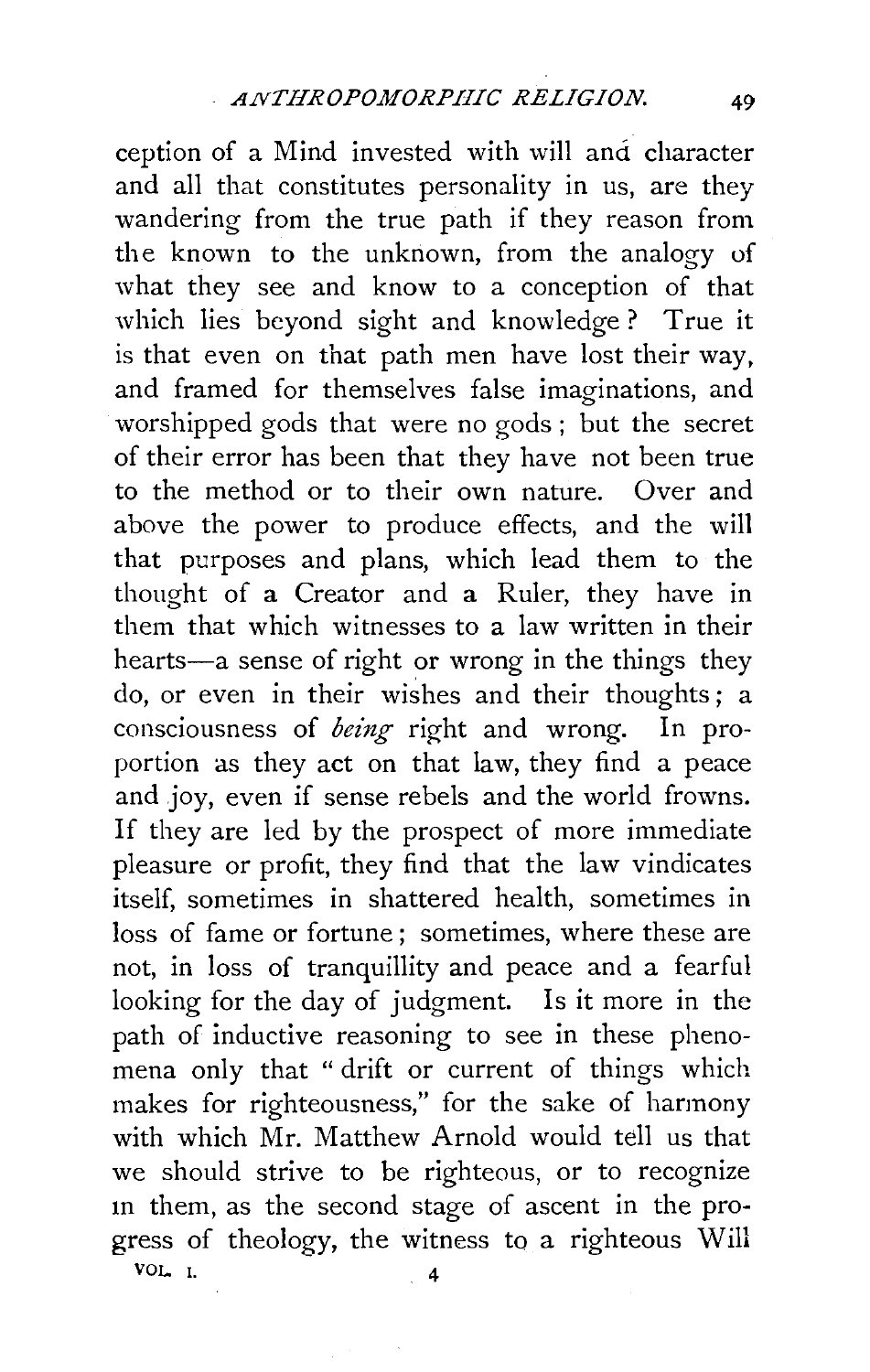by which the world is governed, and of whose judgment every true utterance of the Judge within us is an earnest and foreshadowing? It is only when we neglect that voice that our thoughts of God become dark and false. The activity of con science checks the anthropomorphic tendency precisely where it needs checking. "Thou thoughtest wickedly that I was even such an one as thyself, but *I will nprove thee and set before thee the things that thou hast done."* 

It is true that the seeker, who has been led thus far, comes across phenomena that perplex and baffle him, across problems to the solution of which he scarcely seems able even to approximate. There is the mystery of the infinite and strange variety of the forms of animate or inanimate life  $-$  the infinitely great and the infinitely little-the revelations of the telescope and the microscope, of which we find it hard to conceive as, each one of them, the result of a distinct separate divine volition. There is the mystery of the struggle for existence, the dependence of so many forms of life upon the destruction of other forms ; the mystery of pain ; the mystery, above all, of evil, of the recognition of a righteous law which well- nigh all men in some measure recognize, yet against which all men in greater or less measure rebel. It is not a sufficient solution of the former to say that in the law of evolution, by which created life is governed, the weaker must perish and the strong must prey upon the weak. It is not a sufficient sol'ution of the latter to say that the intelligence and the power which belong to the higher forms of life, and especially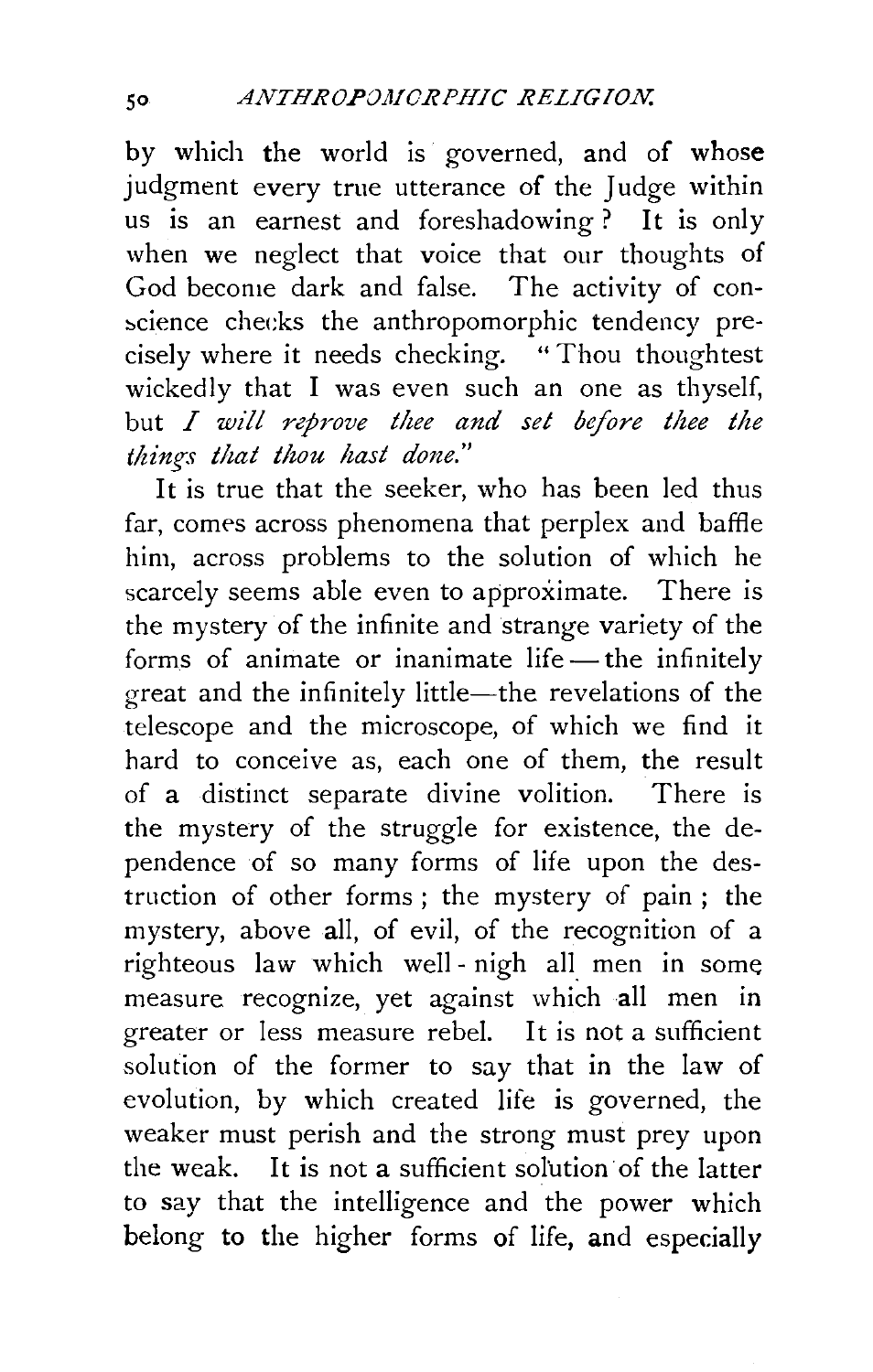to man, imply freedom of choice, and therefore the possibility of a wrong choice and the capacity for evil. The mystery which we cannot solve is that evil appears not casual or incidental only, as one result among many of our freedom, but that it exists everywhere and seems almost the law of life - at least its inevitable accompaniment-for all men that have been or are. It is in facing these problems, still standing on the ground of unrevealed theology, that there is need of patience and of faith. But is the exercise of that patience and faith simply a, superstition, at variance with the scientific temper, belonging only to a stage of progress which the world has now outgrown ? Has not the progress of science been marked by the discovery of order, law, and, so far as law implies purpose, of purpose also, in what seemed at first to be merely chaotic disturbances of law,--phenomena that men could observe and record, and in part classify, but in no way trace to their causes? Has not the student of science learnt to wait in patience as he stands before such phenomena, in the motions of the stars or laws of light, or the complex structures of animated organism, in its healthy or its morbid states, and to believe that in due time here also he will recognize the working of a law? He refuses to believe that there is any real disorder, any element of chance or caprice in the great Cosmos which he investigates. And is it not at least in harmony with the scientific temper that the seeker after God, who believes that he has found Him in the glory and beauty and wisdom of the universe, and, with a yet deeper conviction, in the witness of his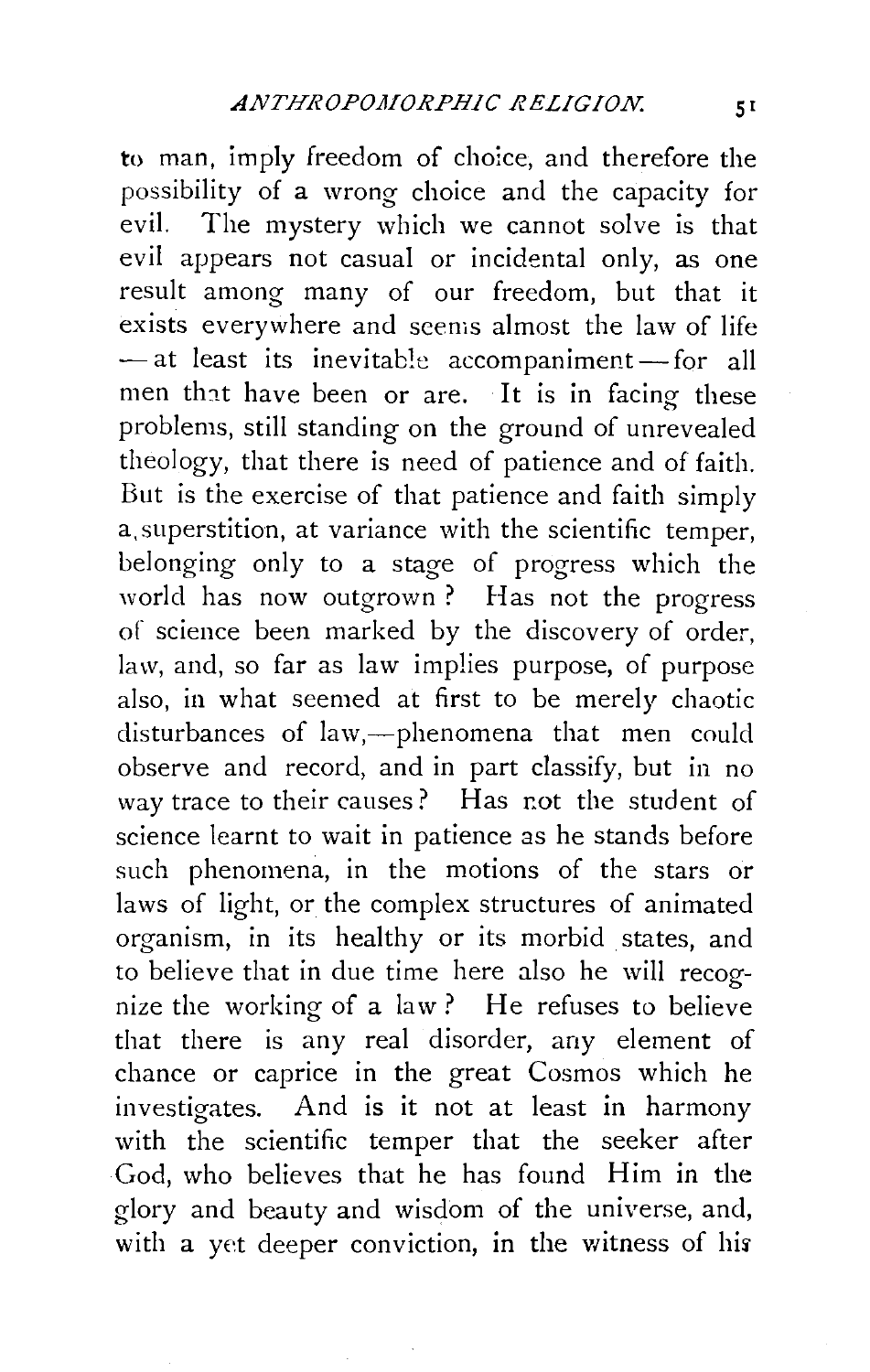own consciousness and the experience of his life, and has seen Him, though it be but dimly, in the history of mankind, should refuse to abandon convictions that he has thus reached, simply because they do not at once furnish a short and easy method for solving the problems of the universe ? Is it not consistent with true wisdom to fold his hands and wait, holding fast what he has tried and tested, content to confess that, after all, he is not the measure of all things, and that the world is wider than he knows. He has not yet gained the point of vision from which he can look and trace the end from the beginning. There are forces around him, moral and spiritual, no less than physical, of which he is compelled to recognize the existence, though as yet he cannot weigh and measure them, or trace them to their causes, or follow them to their remote issues. " The most part of thy works are hid" (Ecclus. xvi. 21) is the confession which rises to the lips at once of the devout worshipper and the highest of the masters of those who know, but it belongs to wisdom no less than faith to rest in the assurance that when the darkness shall be light and the hidden shall be revealed, they will be found, as all previous discoveries of what was once unknown have been found to be, in harmony with law and with the wisdom and goodness of which within the limits of the known we trace the footprints.

That attitude of expectancy and trust is, surely, the truest and the wisest for all who have not yet passed within the range of the light which we believe has come to us from above, or to whom that light, through the weakness of their own vision or the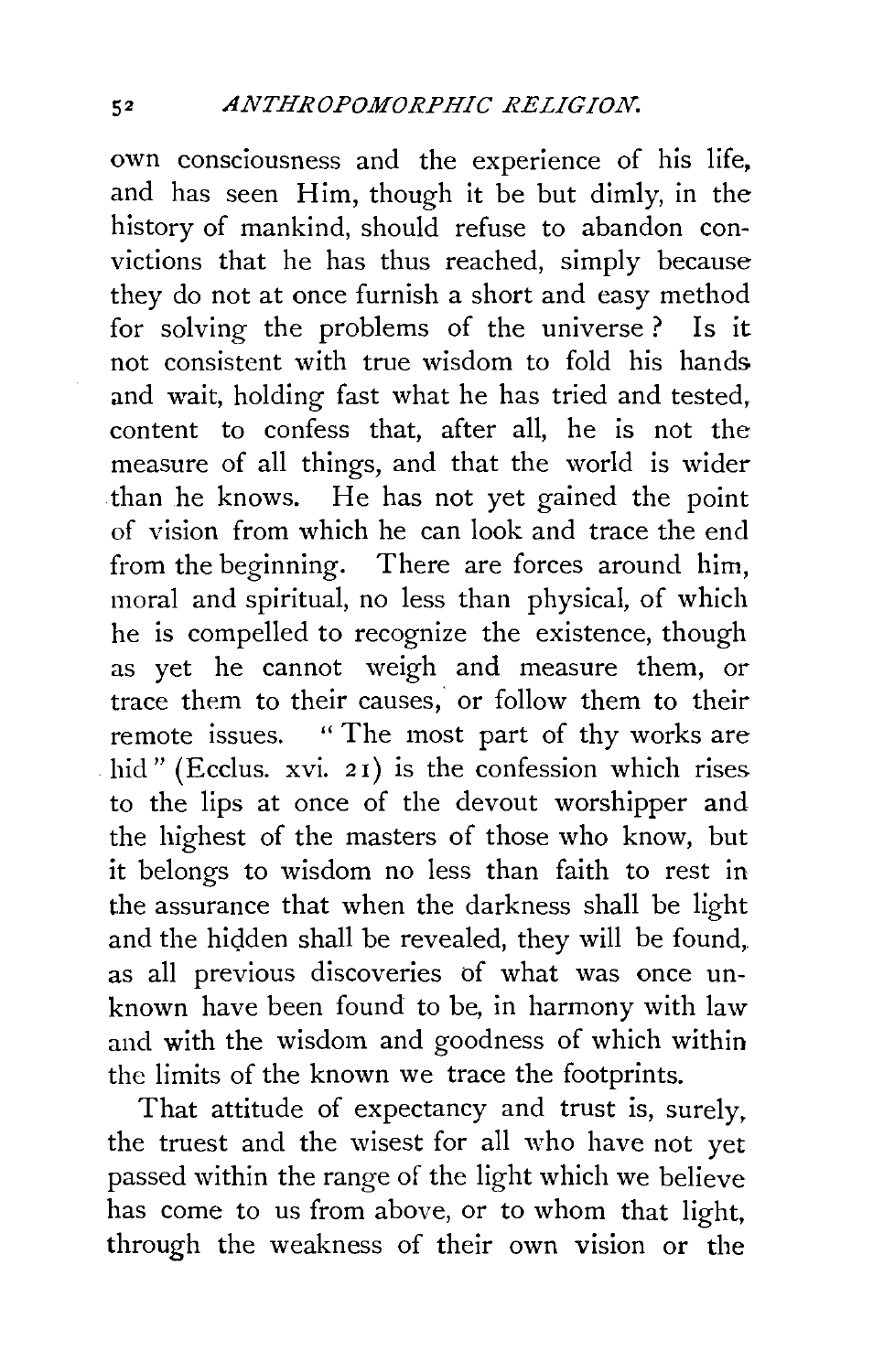clouds that have come between it and them, seems obscure and dim. It will help them to remain steadfast to that which they have believed and felt, to think of God, not indeed as altogether such .an one as themselves in the weaknesses and inconsistencies of which in their best moments they are .ashamed, but as possessing in infinite perfection all that we most admire, reverence, and love in man. Unless we believed this, the terms love, righteousness, mercy, would have absolutely no meaning as .applied to the attributes of God. The old words which proclaim that man was made after the image of God, have in them an eternal truth, and bear witness that it is only thus, by reasoning upwards from what we recognize as best and divinest in ourselves, that we think of God with any clearness, or find strength or comfort in the thought. Naturally and instinctively we ascribe to Him in our best moments a character and a will, and we believe that that character will prove consistent with itself, even when we have to confess that we cannot explain what has, in the natural order of the world, the appearance of inconsistency.

For us who are willing to accept the guidance of the Word in which we find "a light unto our feet and a lamp unto our path," there remains the question how far it sanctions, how far it checks that tendency to earthly, simply human, thought of God with which it has been specially reproached? And here, as in so many other instances, we find a method of setting forth the truth quite other than that with which human theorists and system-builders are familiar. The writers of the Bible are not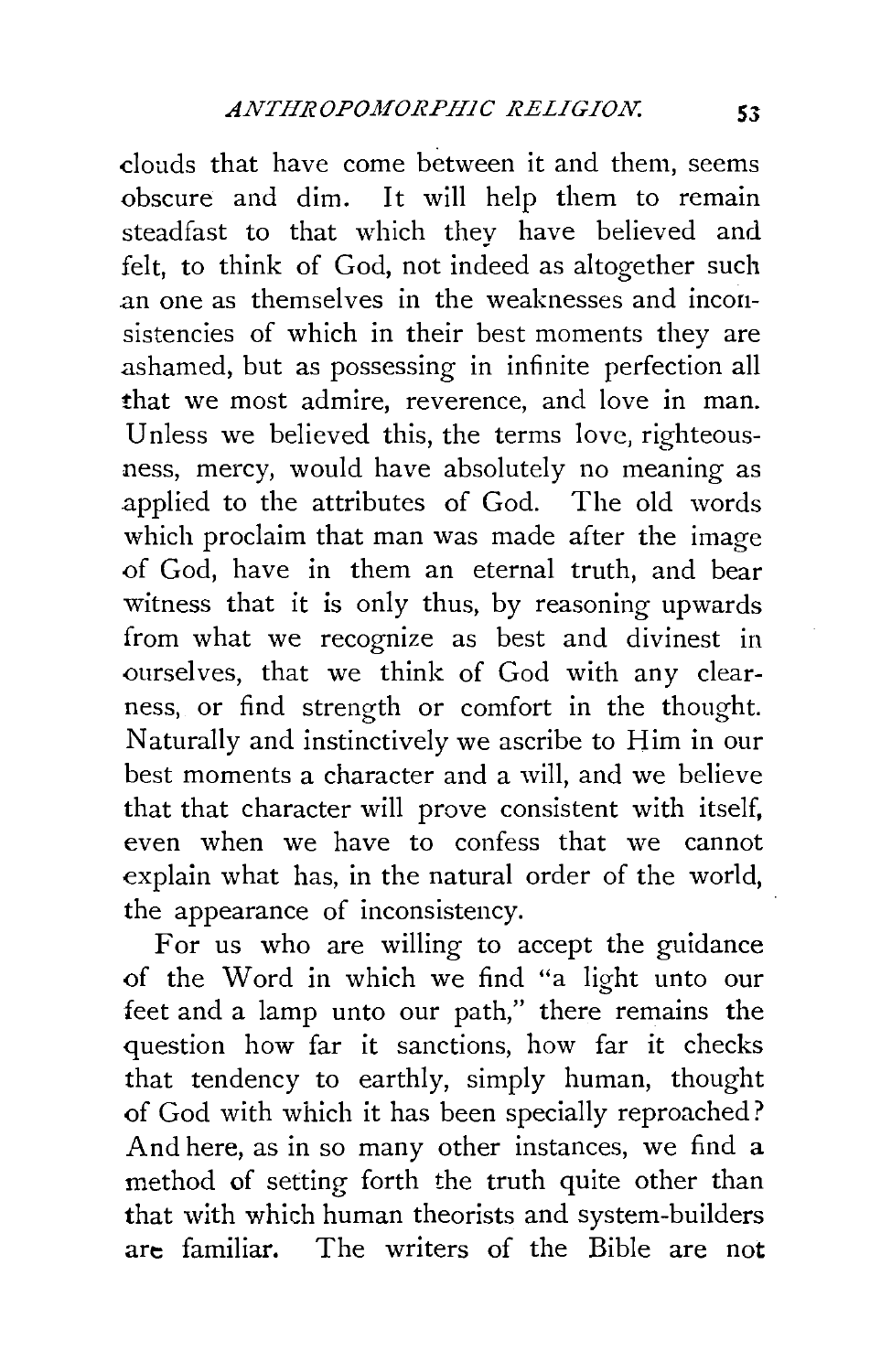careful to define accurately, to set cautions limits on this side or that, to their statements as to the Divine Nature. Here, as elsewhere, Scripture teaches by the boldest paradox, aqd presents aspects of the truth that are sharply contrasted, almost contradictory. On the one hand there is not an element even of man's bodily nature which is not ascribed tu God. The eyes of the Lord are in every place, beholding the evil and the good; his ears are open to the prayers of his people ; his right hand hath the pre-eminence; his arm is not shortened that it cannot secure ; and so on through a hundred instances.

Did these passages, and such as these, stand by themselves, we might have been tempted to think that some majestic form, like the Jupiter of Phidias, or the Ancient of Days, as even Christian art has ventured to portray Him, might have been worshipped without reproach in the Temple at Jerusalem. And yet, where in the whole range of religious thought is there a stronger protest against accepting these and other like phrases as other than a parable and an .adaptation ? In every manifestation of the . Divine glory we are reminded with emphatic iteration that there was no form or similitude, that no man hath seen God at any time, that He is essentially spirit and not flesh, that we ought not to think that the Godhead is like unto anything that has been wrought by art or man's device. The boldest anthropomorphic language is used without reserve, because without it the thoughts of men would have been shadowy and indistinct, and God would have been to them but a name **for the** Unknown and the Inconceivable. **The**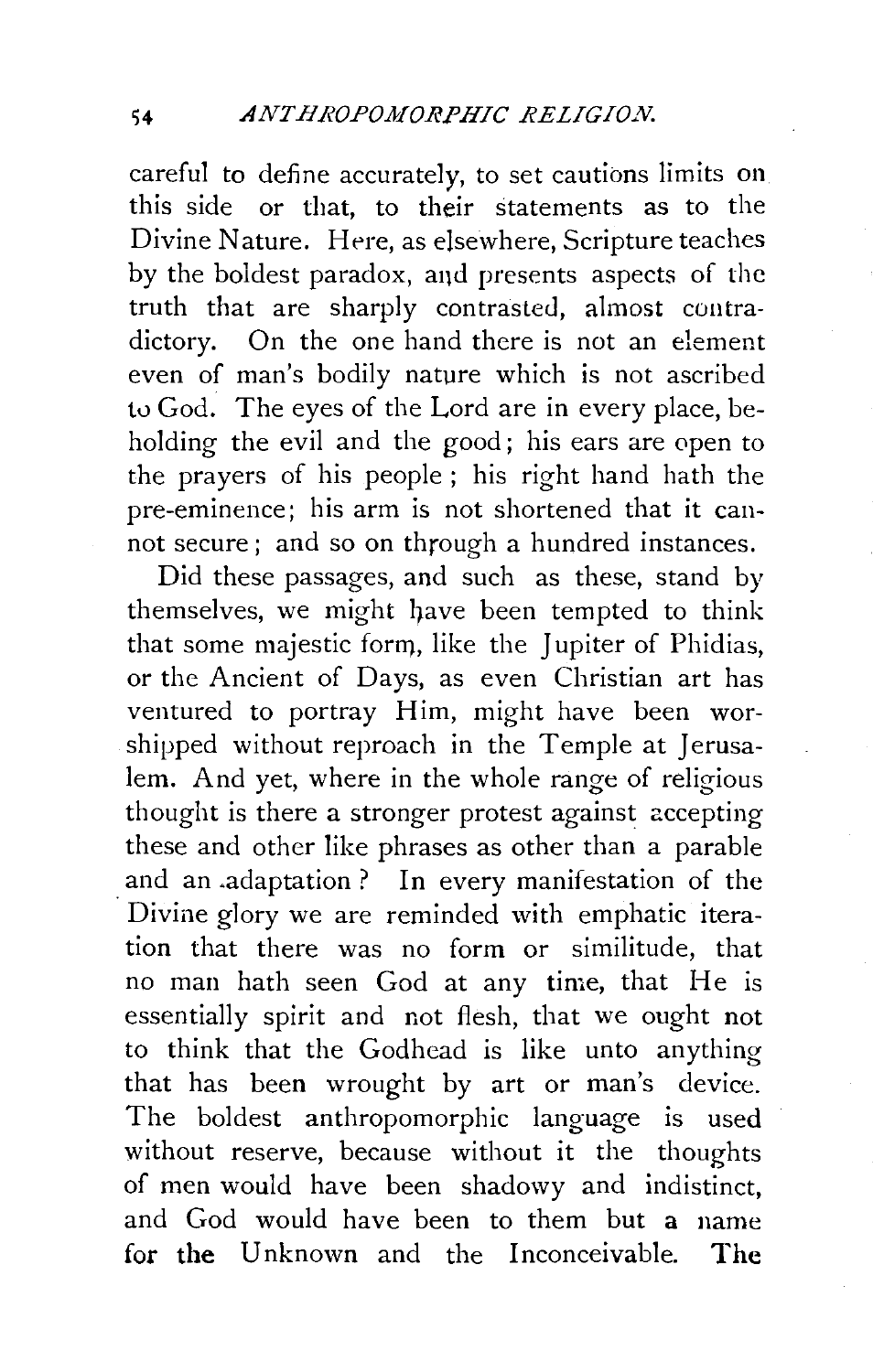protest against anthropomorphic thoughts is spoken with a vehemence which has seemed to some, fascinated by the majesty of Egyptian or the beauty of Greek art, almost fanatic in its denunciation, lest men should come to think that the distance between them and God was finite and not infinite, and lose the power of worshipping in spirit and in truth under the spell of an idolatrous and therefore unspiritual art.

And so with those other phrases which meet us in every page of the Bible in which the emotions of our human nature are brought before us as belonging to that of God. He is patient, long suffering, and full of tender mercies. He is stirred to wrath and jealousy. He repents of what was in his heart. He pleads with his people, makes his acts dependent on their prayers, smells the sweet savour of their sacrifice or their deeds of love, and so is propitiated and appeased. And yet here too there is the same ever-recurring protest against pushing the parable too far, against ascribing to God any human feelings but those which are consistent with the highest human excellence, against thinking wickedly that He is even such an one as ourselves. "The strength of Israel is not a man that he should repent" (1 Sam. xv. 29). "Are not my ways equal, are not your ways unequal?" (Ezek. xviii. 29.) He dwelleth in the thick darkness which is one with the light that no man can approach unto. Even the thought that He is the Unknown and Unknowable, which seems to some the latest utterance of a desponding science, meets us in its sharpest boldest form in those old Hebrew writings; " Touching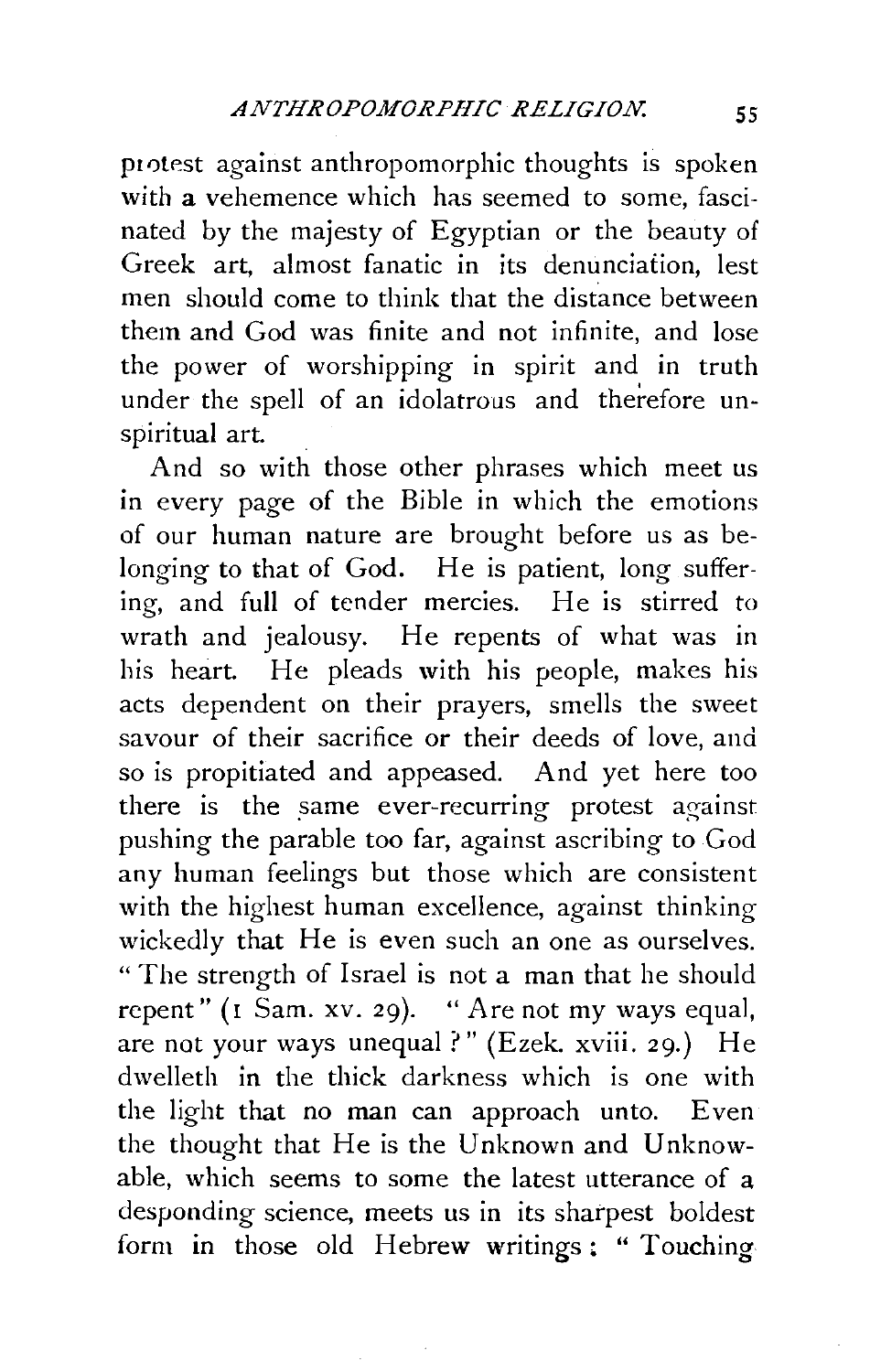the Almighty, we cannot find him out" (Job xxxvii. 23). "Canst thou by searching find out God? Canst thou find out the Almighty to perfection ?" (Joh xi. 7.) "There is no searching of his understanding" (Isa. xl. 28). "The most part of his works are hid" (Ecclus. xvi. 2 I). Is not this enough to check all undue approximation of the Divine and human natures ? Man is taught to see in his own emotions, when they are at their noblest, that through which he may learn in some faint measure to find God. The earthly father shadows forth feebly the Fatherhood of God; the righteous ruler is the representative of the majesty of the King of kings; and yet we are warned at every step that our words must be wary and few, and that there is a consciousness of the presence of God which transcends all verbal, as it transcends all artistic, symbols of his perfections, in which, overwhelmed with awe and reverence, crushed with the burden of its sin, or lost in wonder and adoration, with that fear of the Lord which is the beginning of wisdom, it abandons all traditional conventional representations, and cries as out of the deep, " I have heard of thee by the hearing of the ear, but now mine eye seeth thee" (Job xlii. 5).

We, who hold the faith of Christendom, and believe that God, who "in sundry times and divers manners spake in time past to the fathers by the prophets, hath in these last days spoken unto us by his Son," may see in the mystery of the Incarnation the crown and completion of that method of teaching which we have traced in the pages of the Older Covenant. It was the Light that lighteth every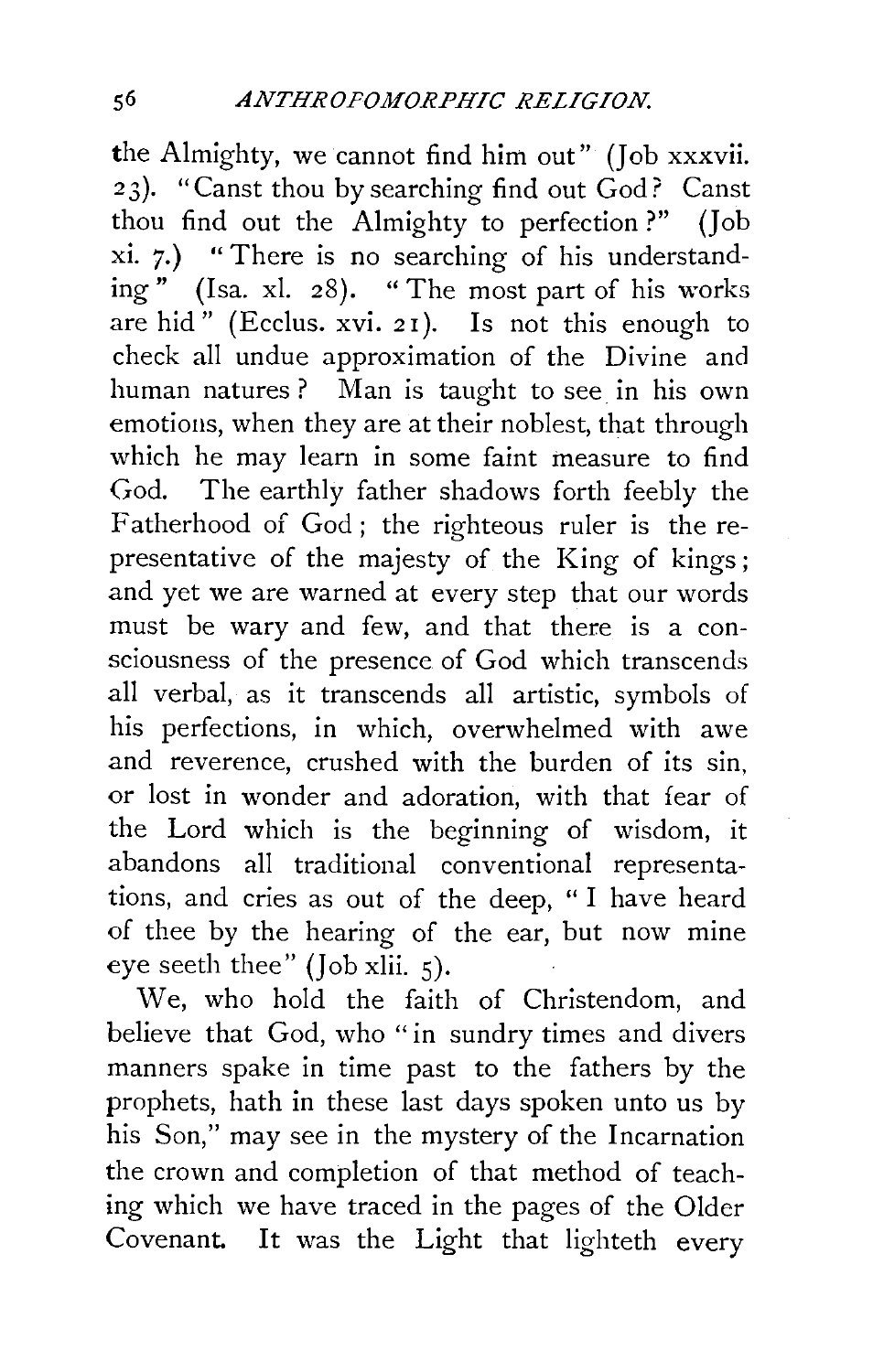man which had taught men thus to think of God ; and when that Light was manifested that He, the Eternal Son, might reveal to men the Father, whom no man hath seen or can see, He, in his recorded teaching, followed in the same track, and used the same methods. Parable after parable led men from the earthly relations with which they were familiar to those of the kingdom of heaven, of which the mysteries · were thus shadowed forth. The sower, the householder, the bridegroom, the father, the king-through all these, men were led to truer thoughts of God than they had learnt from their Rabbinic teachers. And yet here also there was the assertion of that which goes beyond all parables and similitudes: "God is a Spirit, and they that worship him must worship him in spirit and in truth" (John iv. 24). Only through the Spirit of truth is the Father fully revealed. The many things which then the disciples could not hear would be made clear and plain, not in parables and proverbs; but, "I will shew you plainly of the Father." So, after the gift of that Spirit had been bestowed, it was his work to tell of the things of God, and shew them unto men ; to reveal what flesh and blood could not reveal-the secrets of the kingdom, the universal redemption, the mystery of the cross, "the things which God hath prepared for them that love him" ( $r$  Cor. ii. 9,  $r$ o).

But it was, after all, not in our Lord's teaching only or chiefly, but much more so in Himself, that this method of education reached its highest point. It was through his human nature as the Son of man that men were to approach to a knowledge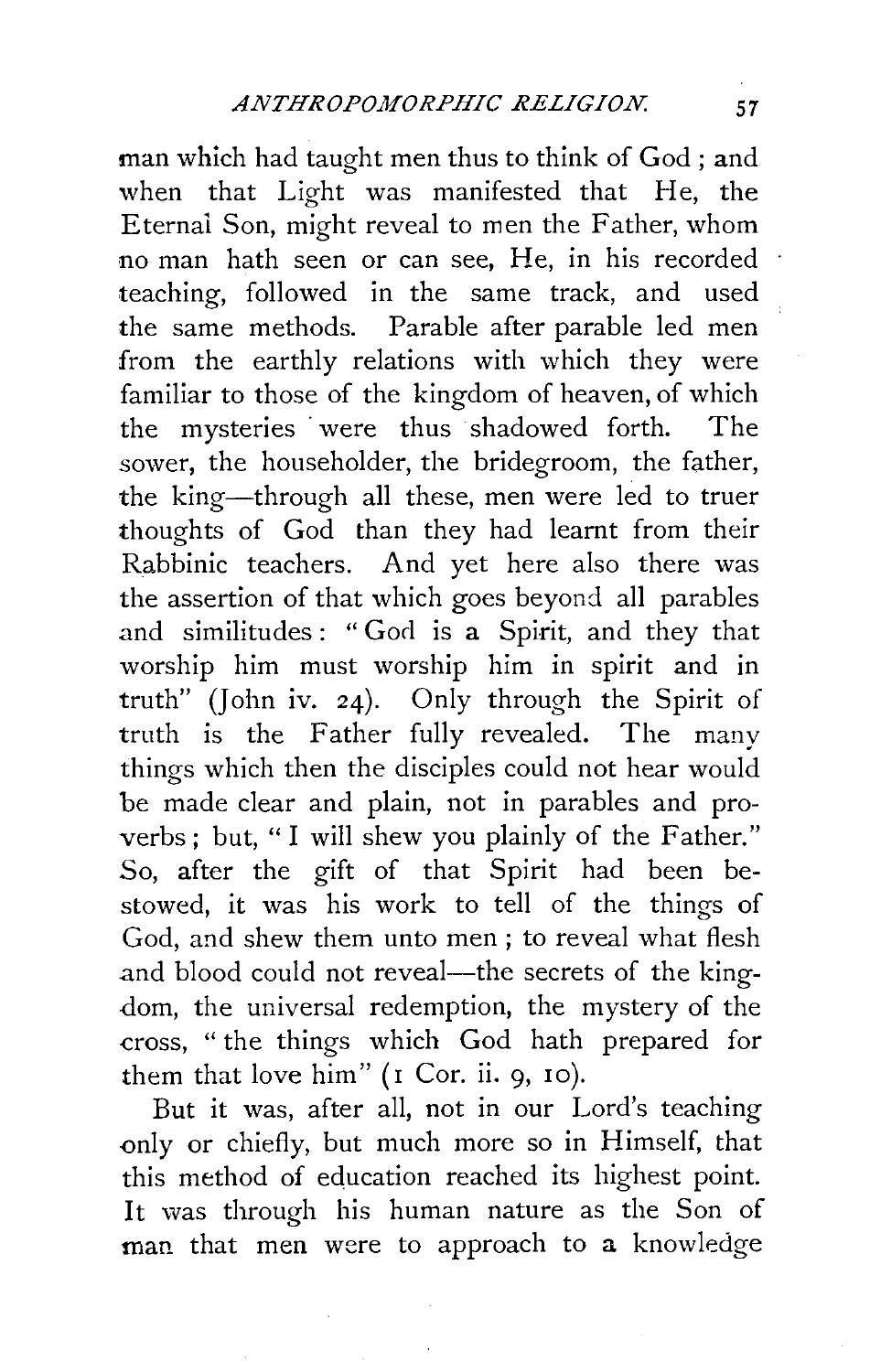of the Divine mind of the Son of God; through his meekness and lowliness of heart, his patient and enduring love, his purity and righteousness that men were to approximate, as far as was possible, to the knowledge of what God is. Even those who stand aloof, " holding no form of creed, and contemplating all," will own that that human Life, in its transcendent purity and overflowing sympathy, its "sweet reasonableness" and beauty, has brought men more into harmony with the righteousness of which they think (one fails to grasp the meaning of the words) not as belonging to a person, but to a drift, or current, or power that pervades the universe. We who believe that the Word that was in the beginning with God and was God, became flesh and tabernacled among us, that He did nothing but what He saw the Father do, and spake the words which the Father had given Him to speak, can enter more fully into the meaning of the words, "the only begotten Son, which is in the bosom of the Father, he hath declared him," and listen with awe and adoration to that which, if it were not true, would have been a blasphemy to make us shudder. " Have I been so long time with you, and yet hast thou not known me, Philip? He that hath seen me hath seen the Father" (John xiv. 9).

Upon that rock the Church of Christ is built, and the gates of hell shall not prevail against it. Every upward and onward step in the progress of theology in Heathenism, or Judaism, or Christendom has been an emancipation from the baser forms of anthropomorphism, from the assumption that God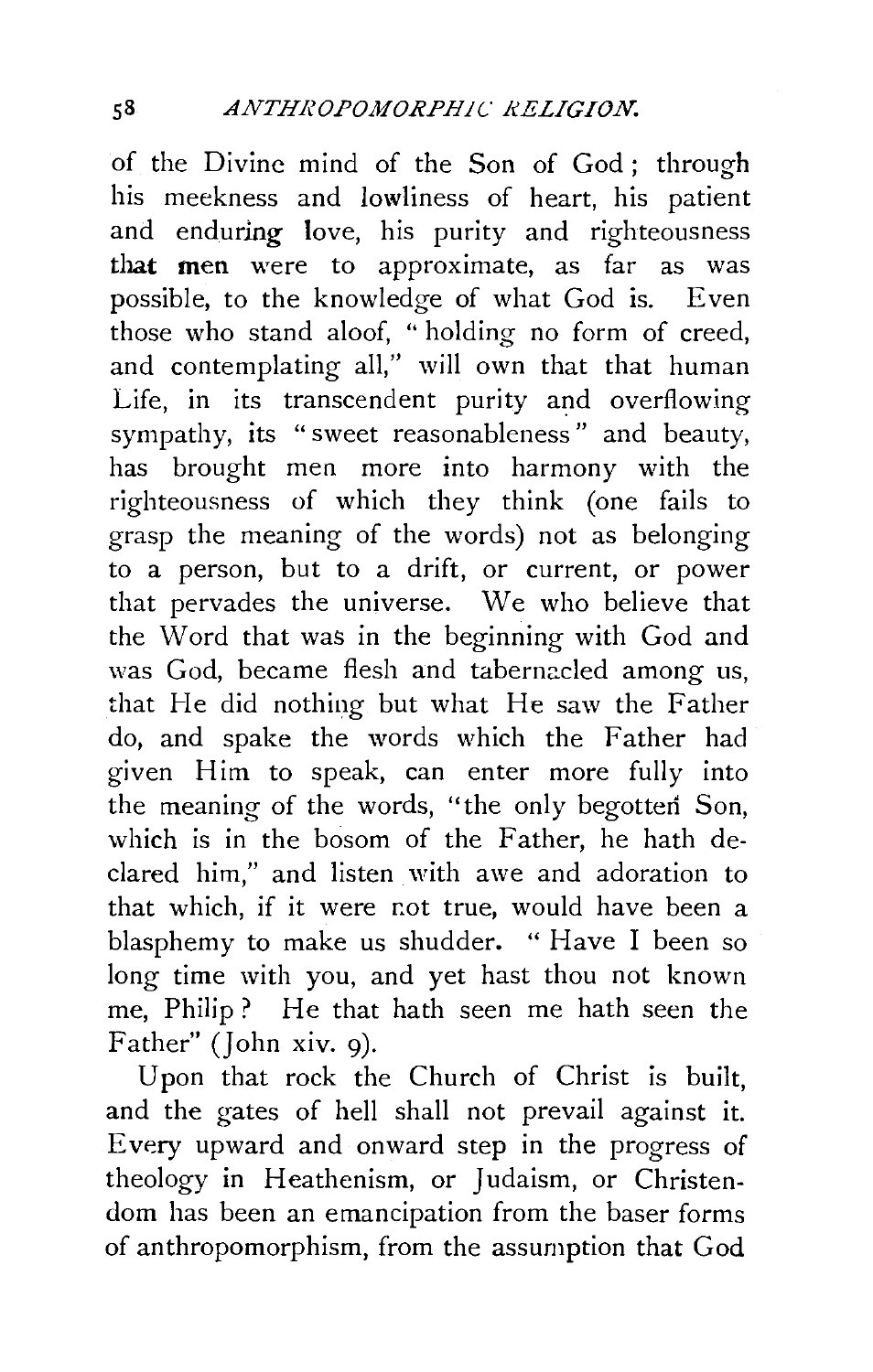is even such an one as ourselves in that which is our weakness and our shame. But every such step has also started from a clearer recognition of what is best and noblest in us as having a Divine original and archetype, as being that through which we are led to that knowledge of the Most High which, if we only track our way through the labyrinth. of material phenomena, we fail to reach. In the perfect holiness of the man Christ Jesus we find the revelation of the Father, whom before we had dimly seen; and the vision of the King in his beauty, who is one with the Sufferer on the cross, has had power to draw men unto it, and will form for ever the blessedness of the saints of God. And when the veil is removed, and those who have been like Him here shall enter into their rest, then also the vision of the Godhead shall be one with that of a transfigured and glorified humanity. We shall be like Him then, for we shall see Him as He is, eternally human as well as eternally divine. In proportion as we strive to attain that likeness, and to reproduce that life here, with whatever feebleness of thought or erroneous formula, we shall attain ourselves to a clearer knowledge of God, and be as lights shining in the world, helping others also to attain to it. No one who realizes what St. Paul was in that life which was hid with Christ in God, in that heart the pulses of which were one with the pulses of the heart of Christ. can doubt that to have known him must have led many a penitent sinner, many a rough outlaw, many a poor soul steeped to the lips in sensual infamy, to know God as they had never known before; and those who are followers of Paul,